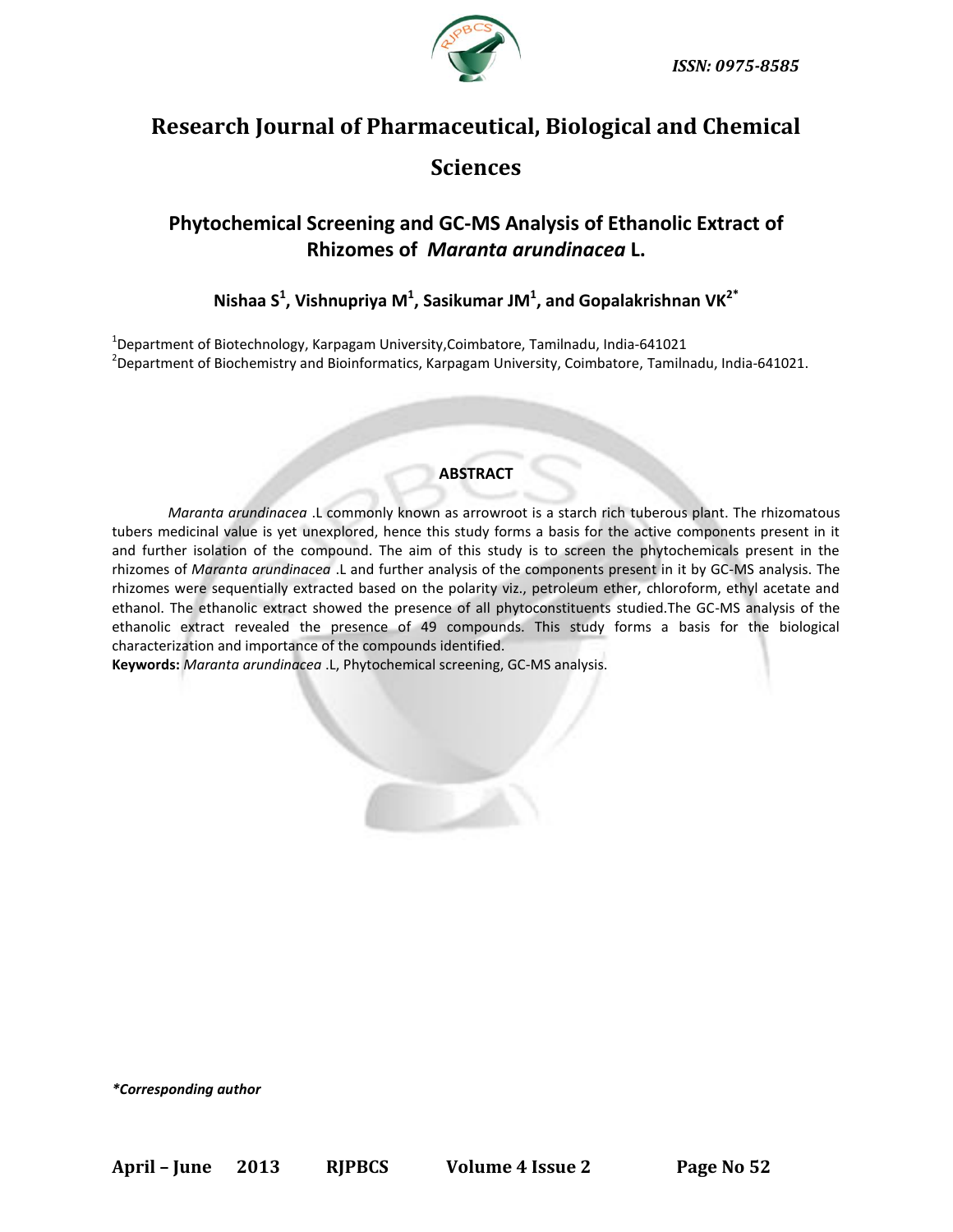

#### **INTRODUCTION**

Plant products have been part of phytomedicines since time immemorial. These can be derived from any part of the plant like bark, leaves, flowers, roots, fruits, seeds etc.,[1] i.e. any part of the plant may contain active components. Herbal medicines have become more popular in the treatment of many diseases due to popular belief that green medicine is safe, easily available and with less side effects. Many plants are cheaper and more accessible to most people especially in the developing countries than orthodox medicine, and there is lower incidence of adverse effects after use. These reasons might account for their worldwide attention and use [2].The medicinal properties of some plants have been documented by some researchers [3- 5]. Medicinal plants constitute the main source of new pharmaceuticals and healthcare products [6].Extraction and characterization of several active phytocompounds from these green factories have given birth to some high activity profile drugs [7]. Indeed, the market and public demand has been so great that there is a great risk that many medicinal plants today, face either extinction or loss of genetic diversity [8]. Knowledge of the chemical constituents of plants is desirable because such information will be value for the synthesis of complex chemical substances .Such phytochemical screening of various plants is reported by many researchers[9- 11].A grow ing body of evidence indicates that secondary plant metabolites play critical roles in human health and may be nutritionally important [12].It is believed that crude extract from medicinal plants are more biologically active than isolated compounds due to their synergistic effects[13].Phytochemical screening of plants has revealed the presence of numerous chemicals including alkaloids, flavonoids, tannins, steroids, glycosides and saponins. Secondary metabolites from plant serve as defense mechanisms against predation by many microorganisms, insects and herbivores [14].

Arrowroot (*Maranta arundinacea* .L) is a tuberous rhizomatous plant, a native of tropical America also widely grown in countries like India, Sri Lanka, Indonesia, Australia and Philippines. The tuberous rhizomes are rich in starch, and used in confectionery for the preparation of biscuits and also in the preparation of weaned foods. The arrowroot starch was found to be effective in treatment of diarrhea. The arrowroot tuber contains plenty of starch and other compounds. The starch from arrowroot flour has a nutrition composition of 11.9% water, 0.58% ash, 25.9% amylose, 0.14% protein, 0.84% fat, 8.7% insoluble dietary fiber, and 5.0% soluble dietary fiber [15]. Recent study suggested that the arrowroot flour is a potential source of prebiotics [16].Earlier reports on the biological activities of *M.arundinacea* .L in the literature are rare. This forms the basis to reveal the biologically significant compounds present in *M.arundinacea*.L, So that this plant can be used as a therapeutic source for various human ailments. Hence it is obligatory to screen the secondary metabolites, the key factor in therapeutics. GC-MS is one of the best techniques to identify the bioactive constituents of long chain branched chain hydrocarbons, alcohols, acids, ester etc. To explore the medicinal importance the rhizomes of *M.arundinacea* .L were screened primarily for the phytochemicals present in it and was analyzed using GC-MS.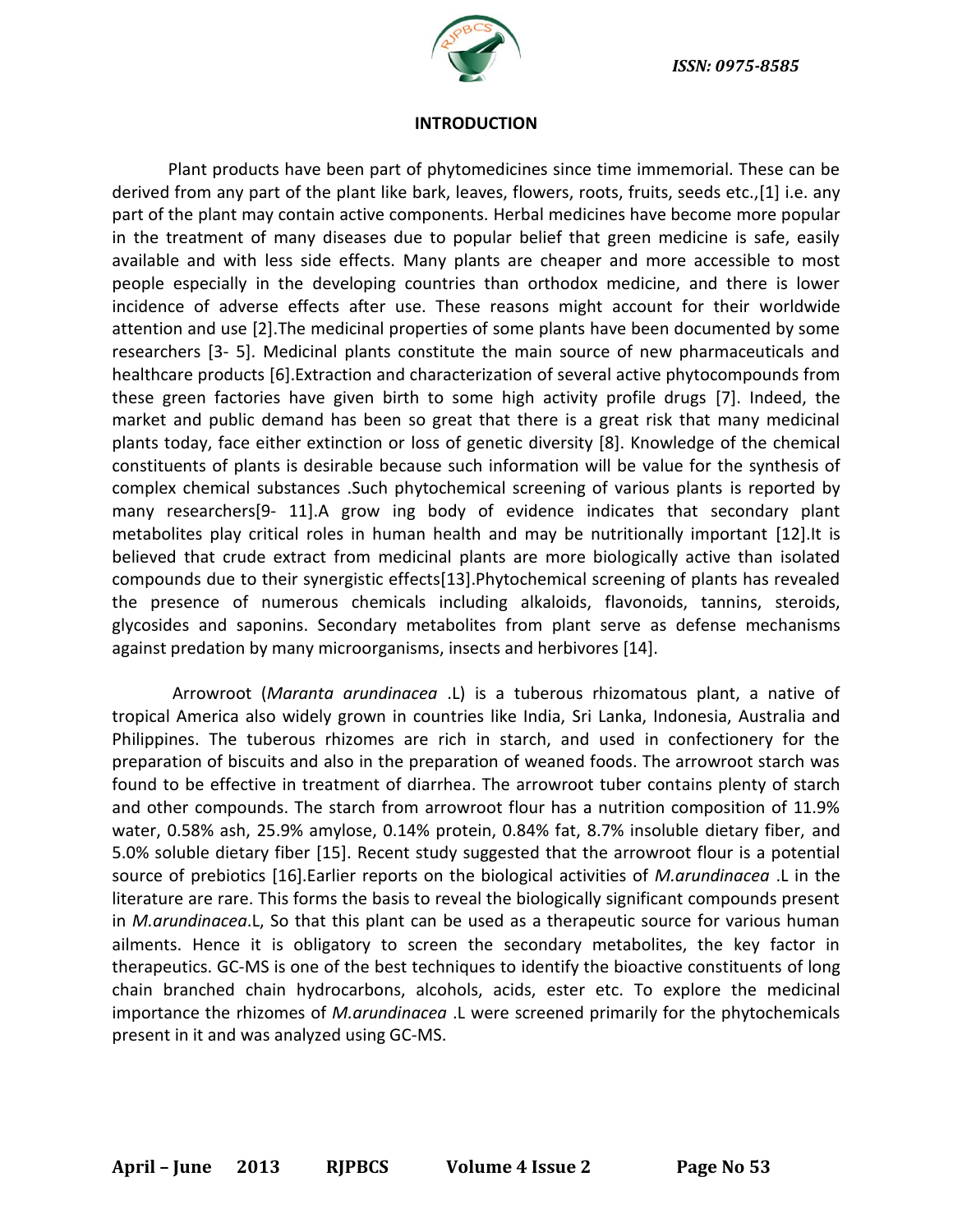

#### **MATERIALS AND METHODS**

The tuberous rhizomes with leaves and flowers of *M. arundinacea* L. were collected in December from Malampuzha, Palakkad District, Kerala and identified by Dr.G.V.S.Murthy. A voucher specimen was deposited in the herbarium of the Botanical Survey of India, Coimbatore; Herbarium code number No.BSI/SRC/5/23/10-11/Tech. Plant materials were washed with distilled water and dried at room temperature. The dried rhizomes were manually ground to a fine powder. The coarsely powdered tuberous rhizomes of *M.arundinacea* L. were extracted sequentially with petroleum ether, ethyl acetate and ethanol by cold percolation method. All the extracts were subjected for phytochemical screening as per the methods given by Harborne *et al* [17]. The ethanolic extract was used for GC-MS analysis.

#### **GC-MS Analysis**

GC-MS analysis of the extract was performed using a Thermo GC –Trace ultra Ver: 5.0 system and Gas chromatograph interfaced to a Mass spectrometer (GC-MS)(Perkin-Elmer GC Clarus 500 system) equipped with TR 5 – MS capillary standard non-polar column (30mmX0.25mm 1D X 1  $\mu$ Mdf). For GC-MS detection, an electron ionization system with ionizing energy of 70 eV was used. Helium gas (99.999%) was used as the carrier gas at constant flow rate 1ml/min and an injection volume of 2μl was employed (split ratio of 10:1); Injector temperature 80°C; Ion-source temperature 250°C. The oven temperature was programmed from 110°C (isothermal for 2 min.), with an increase of 10°C/min, to 200°C, then 5°C/min to 250°C, ending with a 9min isothermal at 280°C. Mass spectra were taken at 70 eV; a scan interval of 0.5seconds and fragments from 45 to 450 Da. Total GC running time was 36.91 minutes. The components were identified based on comparison of their relative retention time and mass spectra with those of Wiley 7N Library data. The results were also confirmed by the comparison of the compounds elution and order with their relative retention indices on nonpolar phases reported in the literature. The Name, Molecular weight and structure of the components of the test material was ascertained.

#### **RESULTS AND DISCUSSION**

Preliminary phytochemical screening of the rhizomes of *M.arundinacea*.L are shown in the Table 1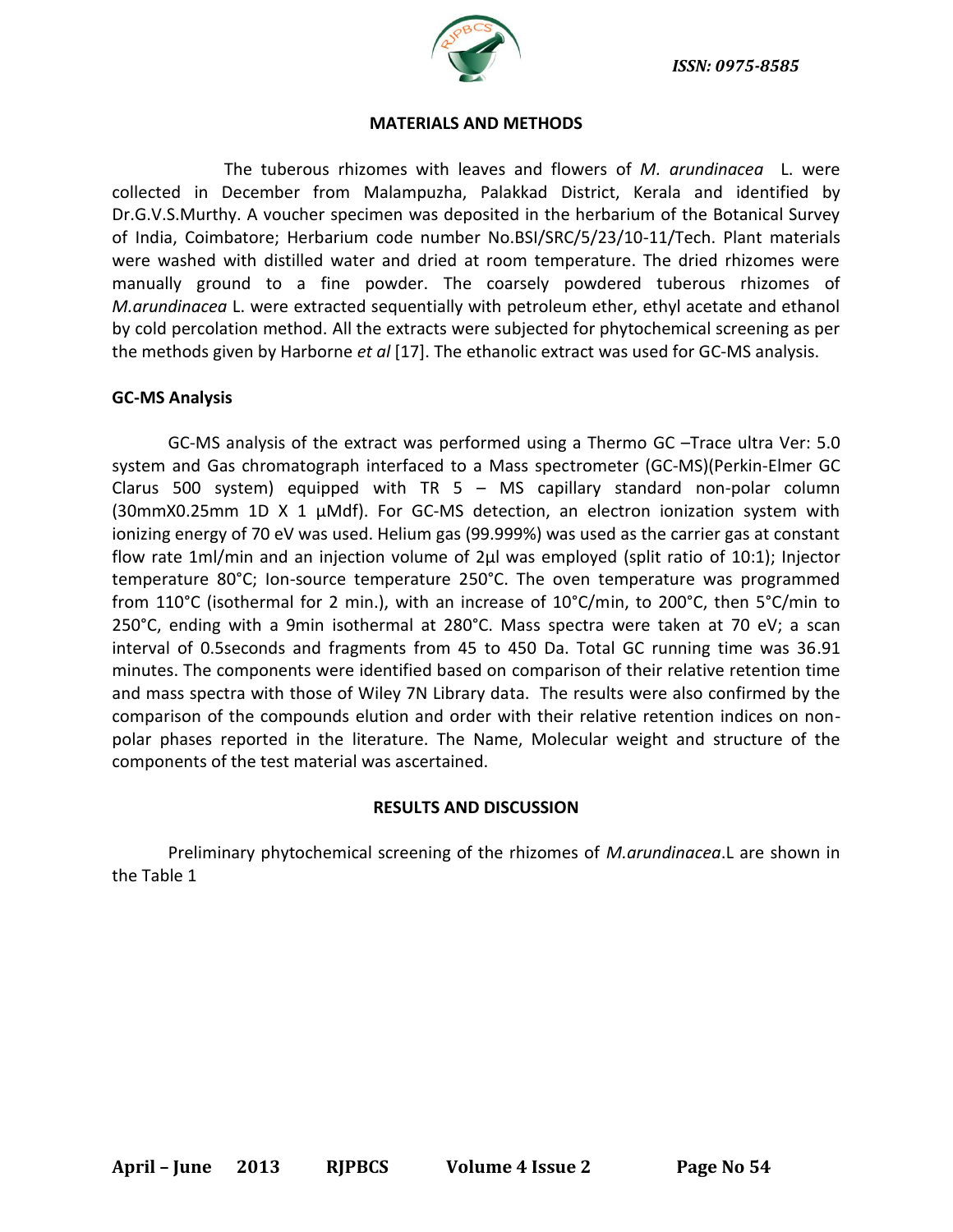

| Phytochemicals             | Petroleumether | <b>Chloroform extract</b> | <b>Ethylacetate extract</b> | <b>Ethanolic Extract</b> |  |  |
|----------------------------|----------------|---------------------------|-----------------------------|--------------------------|--|--|
|                            | extract        |                           |                             |                          |  |  |
| <b>Flavonoids</b>          |                |                           |                             |                          |  |  |
| <b>Alkaloids</b>           | -              |                           |                             |                          |  |  |
| <b>Tannins</b>             | ۰              |                           |                             |                          |  |  |
| <b>Glycosides</b>          |                |                           |                             |                          |  |  |
| <b>Steroids</b>            |                |                           |                             |                          |  |  |
| <b>Phenols</b>             |                |                           |                             |                          |  |  |
| <b>Cardiac glycosides</b>  | +              |                           |                             |                          |  |  |
| <b>Saponins</b>            | +              |                           |                             |                          |  |  |
| Carbohydrates              |                |                           |                             |                          |  |  |
| <b>Proteins</b>            | -              |                           |                             |                          |  |  |
| '-' Absent<br>'+' Presence |                |                           |                             |                          |  |  |

#### **Table 1: Phytochemical screening of the rhizomes of** *Maranta arundinacea.L*

The components present in the ethanol extract of rhizomes of *M. arundinacea.* L was identified by GC-MS analysis (Figure 1). The active compounds with their retention time (RT), Molecular formula and Molecular weight (MW) in the ethanol extract of rhizomes of *M. arundinacea.* L are presented in Table 2. Forty nine compounds were identified in ethanol extract of rhizomes of *M. arundinacea.* L.

#### **Figure 1: GC-MS chromatogram of the ethanolic extract of** *Maranta arundinacea***. L Rhizomes**

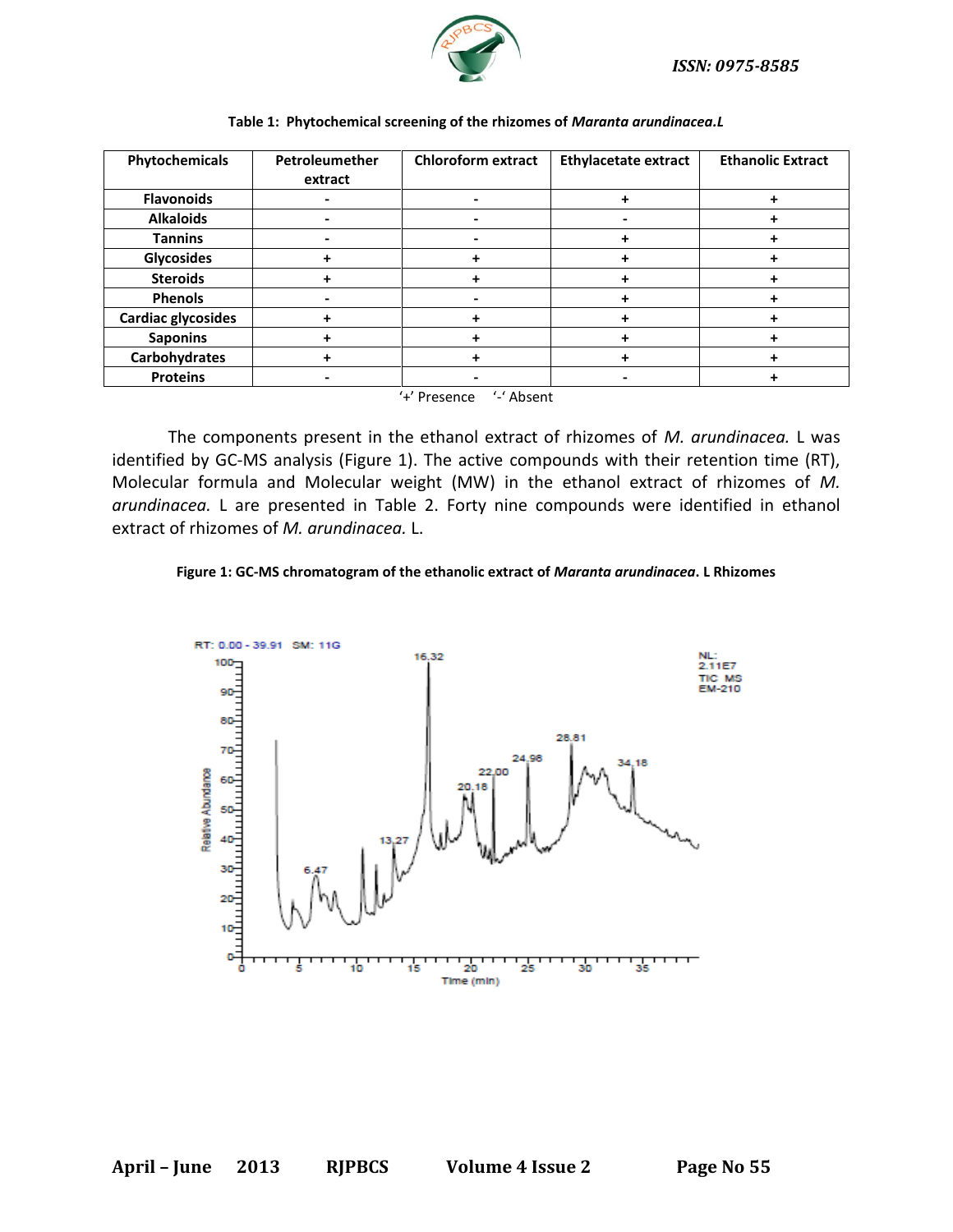

| Table 2: Compounds present in the ethanolic extract of Maranta arundinacea .L rhizomes |           |                                                                                           |                             |                            |  |  |
|----------------------------------------------------------------------------------------|-----------|-------------------------------------------------------------------------------------------|-----------------------------|----------------------------|--|--|
| S.NO                                                                                   | <b>RT</b> | <b>Name</b>                                                                               | <b>Molecular</b><br>Formula | <b>Molecular</b><br>Weight |  |  |
| 1                                                                                      | 4.45      | Cyclohexanone                                                                             | $C_6H_{10}O$                | 98                         |  |  |
| $\overline{2}$                                                                         | 4.45      | 2-Hydroxy-cyclopenta-2,4-dienone                                                          | $C_5H_6O_2$                 | 98                         |  |  |
| 3                                                                                      | 6.41      | 2,3-Dimethoxy-succinicacid dimethyl ester                                                 |                             | 206                        |  |  |
|                                                                                        |           |                                                                                           | $C_8H_{14}O_6$              |                            |  |  |
| 4                                                                                      | 6.41      | 5-Diethylsilanyloxy-4-ethyl-2<br>phenyl-<br>3a, 4, 7, 7a-tetrahydro-isoindole-1, 3-dione  | $C_{22}H_{31}NO3Si$         | 385                        |  |  |
| 5                                                                                      | 6.41      | Triethyl-(3-methyl<br>sulfanyl-1-vinyl-pent-1-<br>enyloxy)-silane                         | $C_{14}H_{28}OSSi$          | 272                        |  |  |
| 6                                                                                      | 7.18      | (2-Methyl-thiiranyl)-methanol                                                             | $C_4H_8OS$                  | 104                        |  |  |
| $\overline{7}$                                                                         | 7.18      | 2-tert-Butoxy-tetrahydro-furan                                                            | $C_8H_{16}O_2$              | 144                        |  |  |
| 8                                                                                      | 7.18      | Cis-2-(7-octynyl)cyclohexanol                                                             | $C_{17}H_{32}OS$            | 280                        |  |  |
| 9                                                                                      | 8.10      | 4-tert-Butyl-[1,3,2]dioxathiolane 2-oxide                                                 | $C_6H_{12}O_3S$             | 164                        |  |  |
| 10                                                                                     | 8.10      | (2-Acetoxy-1-methyl-vinyl)-methylidyne-<br>ammonium                                       | $C_6H_7NO_2$                | 125                        |  |  |
| 11                                                                                     | 8.10      | Tetradecane                                                                               | $C_{14}H_{30}$              | 198                        |  |  |
| 12                                                                                     | 10.54     | Cyclohepta-2,4,6-trienecarboxylic acid ethyl<br>ester                                     | $C_{10}H_{12}O_2$           | 164                        |  |  |
| 13                                                                                     | 10.54     | Benzyl-butyl-amine                                                                        | $C_{11}H_{17}N$             | 173                        |  |  |
| 14                                                                                     | 11.74     | 1-Ethoxymethyl-4-methyl-benzene                                                           | $C_{10}H_{14}O$             | 150                        |  |  |
| 15                                                                                     | 11.74     | 1-(4-Methoxy-cyclohexyl)-hex-5-en-1-one                                                   | $C_{13}H_{16}O_2$           | 204                        |  |  |
| 16                                                                                     | 11.74     | 9-(4-Methoxy-phenyl)-9-oxo-nonanoic acid<br>methyl ester                                  | $C_{17}H_{24}O_4$           | 292                        |  |  |
| 17                                                                                     | 12.42     | 2,6-Dimethoxy phenol                                                                      | $C_8H_{10}O_3$              | 154                        |  |  |
| 18                                                                                     | 12.42     | 2- Methoxy-3-methyl-benzene-1,4-diol                                                      | $C_8H_{10}O_3$              | 154.766                    |  |  |
| 19                                                                                     | 12.42     | 2,4-Dimethoxy phenol                                                                      | $C_8H_{10}O_3$              | 154                        |  |  |
| 20                                                                                     | 13.27     | 2-tert-Butyl-1,2-dimethyl-                                                                | $C_{11}H_{20}O_2$           | 184                        |  |  |
|                                                                                        |           | cyclopropane, carboxylic acid methyl ester                                                |                             |                            |  |  |
| 21                                                                                     | 13.27     | 1,1,2,2-tetramethyl-3-oxo-octahydro-4-oxa-<br>cyclobuta(α)naphthalene-2a-carbonitrile     | $C_{16}H_{17}NO_2$          | 255                        |  |  |
| 22                                                                                     | 13.27     | C-[2,2-Dimethyl-3-(2-methyl-propenyl)-1-<br>phenylsulfanyl-cyclopropyl]-methylamine       | $C_{16}H_{23}NS$            | 261                        |  |  |
| 23                                                                                     | 16.10     | 2-Phenoxysulfonyl-acetimidic acid<br>methyl ester                                         | $C_9H_{11}NO_4S$            | 229                        |  |  |
| 24                                                                                     | 16.32     | 2-Phenoxysulfonyl-acetimidic acid methyl<br>ester, hydrochloride                          | $C_9H_{12}CINO_4S$          | 265                        |  |  |
| 25                                                                                     | 16.32     | 10-Trimethyl-8,11-dihydro-7H-<br>3,<br>6.<br>cyclodeca[b]furan-4-one.                     | $C_{15}H_{18}O_2$           | 230                        |  |  |
| 26                                                                                     | 16.32     | 1-Benzyl-4-tert-butyl-4,5-dihydro-<br>1H[1,2,3,4,5]-thiatetrazoborole                     | $C_{12}H_{19}BN_4$          | 230                        |  |  |
| 27                                                                                     | 16.32     | 4-Ethoxymethylene-7,7-dimethyl-<br>bicyclo[3.2.0] hept-2-en-6-one                         | $C_{12}H_{16}O_2$           | 192                        |  |  |
| 28                                                                                     | 17.36     | 2-(2-Nitroallyl)-cyclohexanone                                                            | $C_9H_{13}NO_3$             | 183                        |  |  |
| 29                                                                                     | 17.36     | 1,4,7,10,10-Pentamethyl-2,4,6,8,9-pentaaza-                                               | $C_{10}H_{15}N_5O_2$        | 237                        |  |  |
|                                                                                        |           | tricyclo[5.2.1.0 <sup>2,6</sup> ]dec-8-ene-3,5-dione                                      |                             |                            |  |  |
| 30                                                                                     | 17.36     | 2,3,3,4,7-Pentamethyl-1,5,7-triaza-<br>tricyclo[3.3.0.0 <sup>2,4</sup> ] octane-6,8-dione | $C_{10}H_{15}N_3O_2$        | 209                        |  |  |
| 31                                                                                     | 17.91     | 6-Chloro-3,4,4a,5,6,8a-hexahydro-2H-<br>chromene                                          | $C_9H_{13}ClO$              | 172                        |  |  |

**April – June 2013 RJPBCS Volume 4 Issue 2 Page No 56**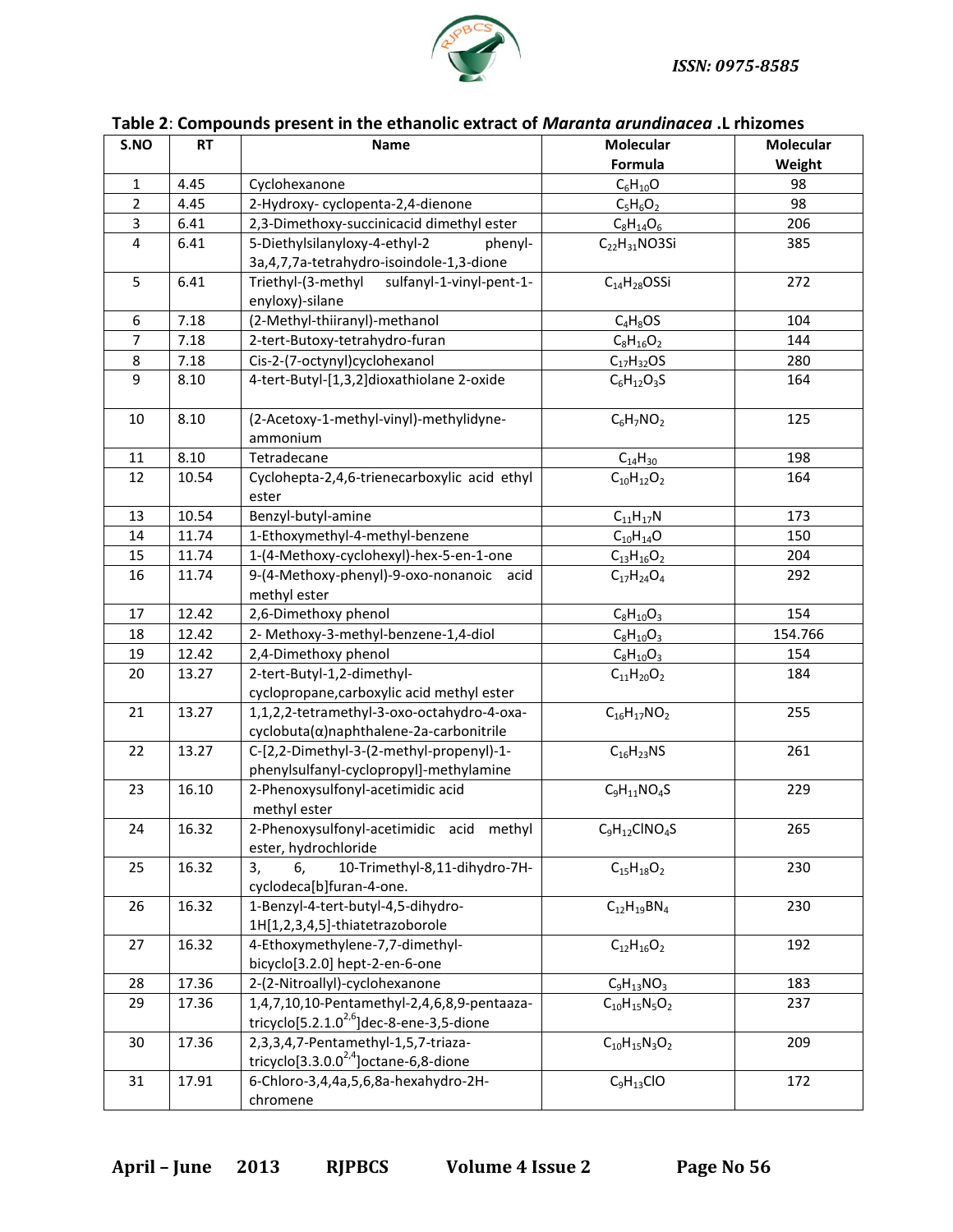

| 32 | 17.91 | 5-(1-chloro-1-methyl-ethyl)-3,5-dimethyl-<br>cyclopent-2-enone                                                              | $C_{10}H_{15}ClO$     | 186 |
|----|-------|-----------------------------------------------------------------------------------------------------------------------------|-----------------------|-----|
| 33 | 17.91 | 7a-(2-Methoxy-ethyl)-1-methyl-1,2,3,6,7,7a-<br>hexahydro-inden-5-one                                                        | $C_{13}H_{20}O_2$     | 208 |
| 34 | 17.91 | 3-3-(Methoxy-phenyl)-2-methyl-oxetan-3-ol                                                                                   | $C_{11}H_{14}O_3$     | 194 |
| 35 | 19.41 | 2-Benzyloxy-7-(tetrahydro-pyran-2-yloxy)-<br>heptan-1-ol                                                                    | $C_{19}H_{28}O_4$     | 320 |
| 36 | 19.41 | (1-Acetyl-5-formyl-6-methyl-cyclohexa-2,4-<br>dienyl)-acetic acid ethyl ester                                               | $C_{14}H_{18}O_4$     | 250 |
| 37 | 19.41 | 3-Phenyl-1-(toluene-4-sulfonyl)-pyrrolidine-<br>2,5-dicarboxylic acid 2- benzyl ester 5-tert-<br>butyl ester                | $C_{30}H_{33}NO_7S$   | 551 |
| 38 | 20.18 | Cyclopropyl-oxo-acetic acid methyl ester                                                                                    | $C_6H_8O_3$           | 128 |
| 39 | 20.84 | 2-Allyl-5a-hydroxy-octahydro-5-oxa-2-aza-<br>cyclopenta[c]inden-1-one                                                       | $C_{13}H_{19}NO_3$    | 237 |
| 40 | 21.26 | Cyclohexylmethyl-diethyl-methoxy-silane                                                                                     | $C_{12}H_{20}OS$      | 208 |
| 41 | 21.26 | 2,2-Dimethoxy-4a,5,6,7,8,8a-hexahydro-2H-<br>benzo[e][1,2]oxasilane                                                         | $C_{10}H_{20}O_3Si$   | 208 |
| 42 | 21.26 | 2,2-Dimethoxy-2H-benzo[e][1,2]oxasilane                                                                                     | $C_{10}H_{12}O_3Si$   | 208 |
| 43 | 21.26 | 4-(3,4-Dimethoxy-phenyl)-butan-1-ol                                                                                         | $C_{12}H_{16}O_3$     | 208 |
| 44 | 24.16 | 1,1-Diethoxy-2-methyl-propane                                                                                               | $C_8H_{18}O_2$        | 146 |
| 45 | 24.16 | 2,4'-Dimethyl-[2,4']bi[[1,3]dioxanyl]                                                                                       | $C_{10}H_{18}O_4$     | 202 |
| 46 | 24.16 | 2-Methyl-3,3-bis-(2-trimethylsilane-ethoxy)-<br>propionic acid methyl ester                                                 | $C_{15}H_{34}O_4Si_2$ | 334 |
| 47 | 29.94 | 2-Methoxyimino-4-methyl-pentanoic<br>acid<br>benzyl ester                                                                   | $C_{14}H_{19}NO_3$    | 249 |
| 48 | 29.94 | 2-(Benzyl-{2-[(dimethyl<br>carbamoyl-phenyl-<br>methylene)-hydrazino]-ethyl}-hydrazono)-<br>N,N-dimethyl-2-phenyl-acetamide | $C_{36}H_{40}N_6O_2$  | 588 |
| 49 | 29.94 | 3-Methylene-1-oxa-spiro[3,6]decane                                                                                          | $C_{10}H_{16}O$       | 152 |

To explore the importance of any medicinal plant the initial step is to screen for its phytochemicals, as it gives a broad idea regarding the nature of compounds present in it. In the present study, the rhizomes of *Maranta arundinacea*. L was preliminarily screened for the phytochemicals,among the four extracts, ethanolic extract was found to be rich in all the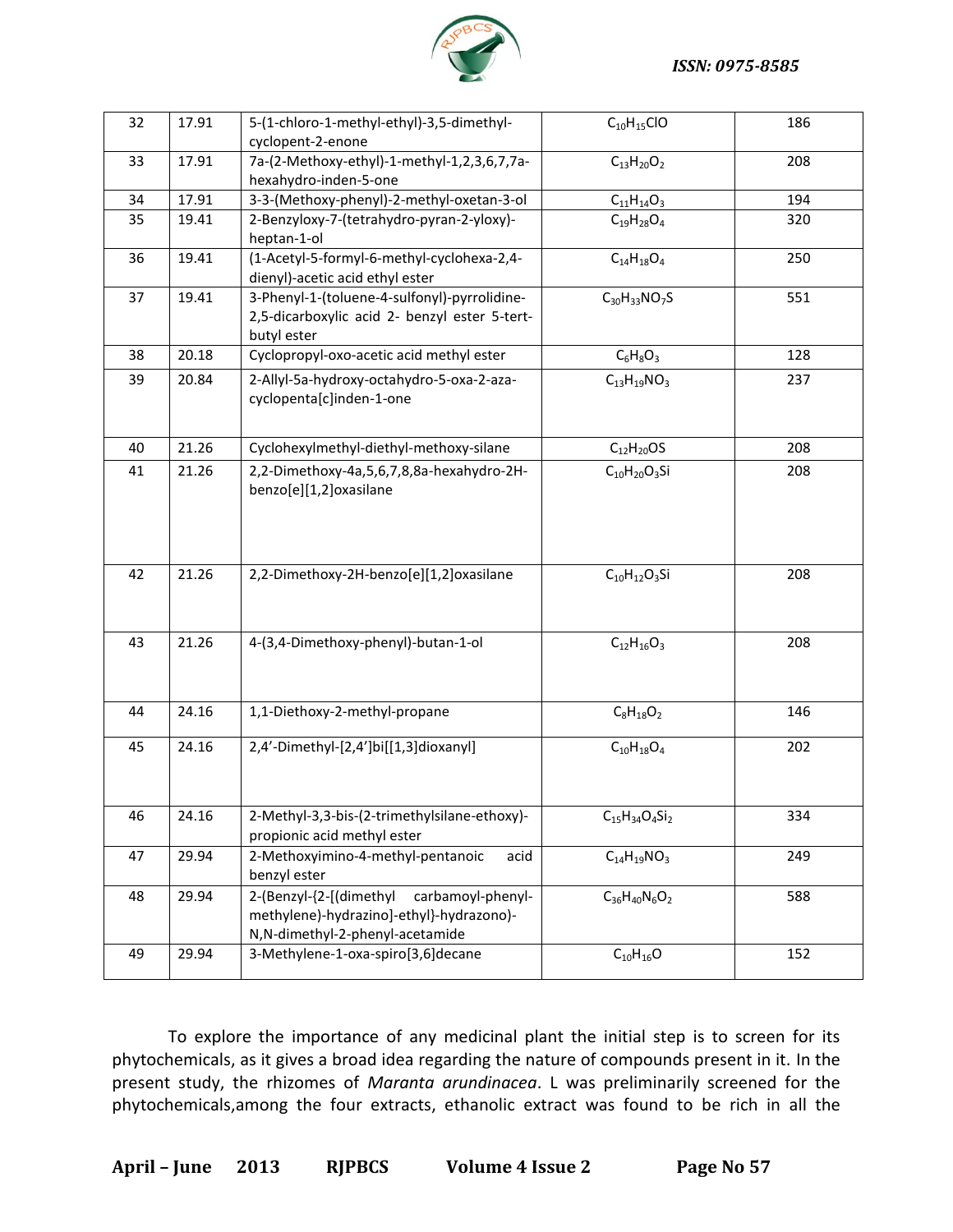

phytoconstituents followed by ethylacetate extract. The chloroform and petroleum ether extract were uniformly positive for the phytochemicals studied. The starch is found to be the major component in this rhizomatous tuber, hence all the four extracts were found positive for carbohydrates. This starch may be assumed to play a significant role in some physiochemical and biological activities. Previous studies on the phytochemical screening of tuber *Dioscorea bulbifera* also revealed the presence of alkaloids, steroids, fats and fixed oil, flavonoids, tannins, proteins and carbohydrates [18].This phytochemical screening aids as an initial step for future determination of its activity like antioxidant, anticancer, antiinflammatory, antimutagenic etc. In a previous report on phytochemical screening of methanolic extract of roots and stem of *Pseudarthria viscida* showing presence of alkaloids, flavonoids, saponin, tannins and phenol was subjected for evaluation of antioxidant activity [19].Similar work was carried out based on phytochemical screening and further antioxidant determination for *Aerva lanata* (L) by Ragavendran *et al* [20] .Earlier report on the phytochemical analysis of ethanolic extract of *Tylophora pauciflora* also revealed the presence of alkaloids, flavonoids, tannins, phenols, saponins, steroids, aminoacids and proteins, oils and fats, terpenoids and carbohydrates[21].The phytoconstituent rich ethanolic extract of *Maranta arundinacea*. L was subjected to Gas Chromatography-Mass spectrometry (GC-MS) analysis. The result revealed the presence of 49 compounds. Earlier studies on chemical investigation of tubers of *Stephania wightii* by GC-MS indicated the presence of 13 compounds [22].Similar work was reported for chemical composition analysis of essential oil of *Curcuma amada* by Vishnupriya *et al* [23]. This type of GC-MS analysis is the first step towards understanding the nature of active principles in this plant. Thus the plant studied can be used as a potential source of new useful drugs. The phytochemical characterization of the extracts, the isolation of responsible bioactive compounds and their biological activity are necessary for future studies.

#### **ACKNOWLEDGEMENT**

We, the authors are thankful to Chancellor, Chief Executive Officer, Vice-Chancellor and Registrar of Karpagam University for providing facilities and encouragement.

#### **REFERENCES**

- [1] Cragg GM, David JN. J Pharm Biol 2001; 39: 8-17.
- [2] Sofowora A. Medicinal plants and Traditional medicine in Africa: Spectrum Books Ltd,Ibadan, Ibadan, Nigeria, 1993. pp 289.
- [3] Ayitey Smith E,Addae-Mensah I. W. Afr. J Pharmacol Drug Res1977;4:7-8.
- [4] Gill LS. Ethnobotanical uses of plants in Nigeria: University of Benin Press,Benin city1992.pp 350.
- [5] Banso A and Adeyemo SO. Afr J Biotechnol 2007; 6:1785-1787.
- [6] Ivanova D, Gerova D, Chervenkov T, Yankova T. J Ethnopharmacol 2005;96:145-150.
- [7] Mandal V, Mohan Y, Hemalatha S. Pharmacog Rev 2007; 1:7-18.
- [8] Misra A. J Med Plants Res 2009; 3:1140-1146.
- [9] Mojab F, Kamalinejad M, Ghaderi N , Vahidipour HR. Iran J Pharm Res 2003; 3:77-82.
- [10] Parekh J,Chanda S. Afr J Biomed Res 2007; 10: 175-181.